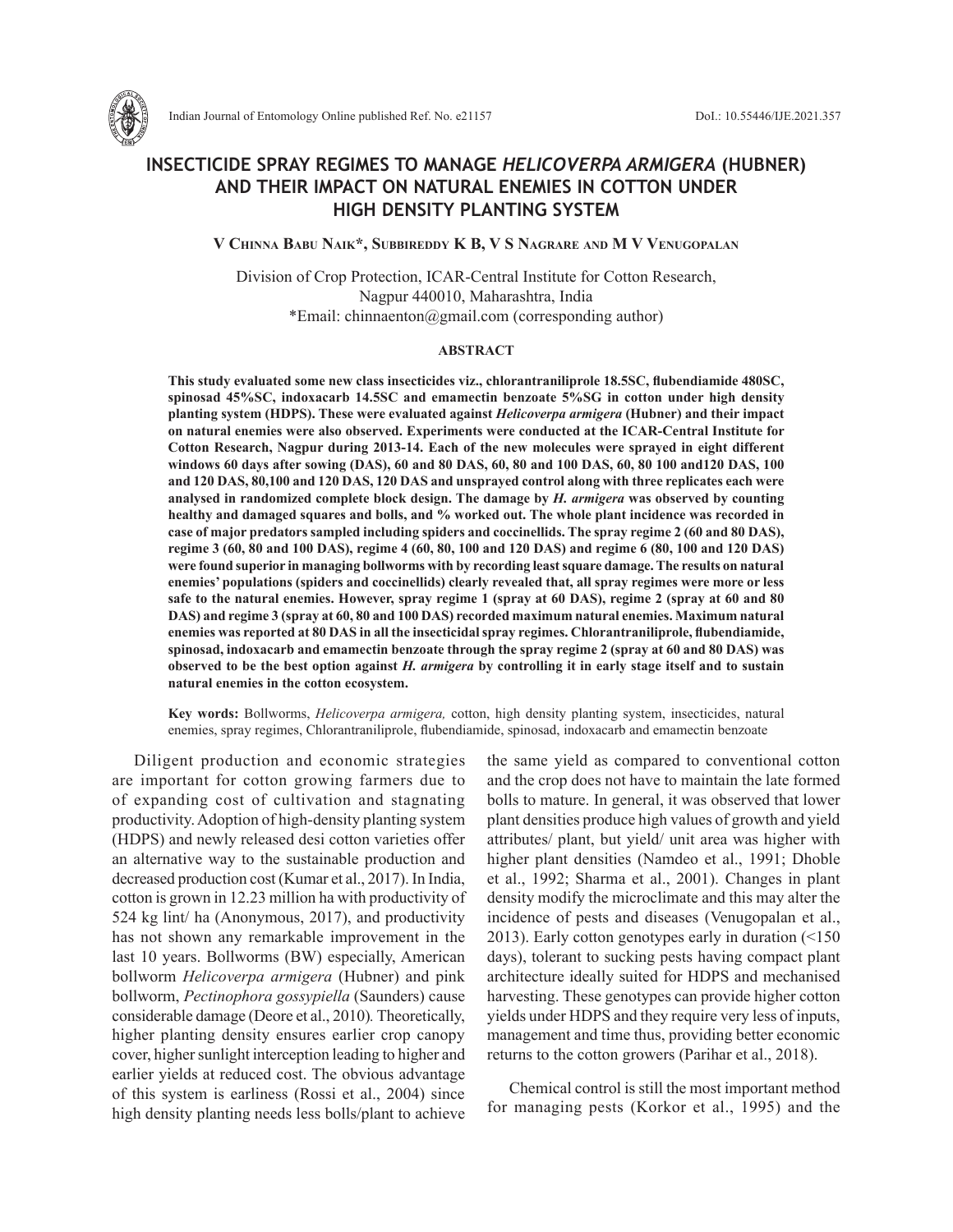synthetic insecticides are often a part of management programs to control lepidopterous pests (Aydin and Gurken, 2006). The success of bollworms complex control program relies on use of insecticides belonging to different chemical groups in certain sequences, application time and spray intervals (Watson et al., 1986; El-Feel et al., 1991; Abd El-Mageed et al., 2007). Conventional insecticides have not provided a longterm solution to the bollworms problem, moreover as a result of continued massive use of certain synthetic insecticides against the cotton pests has resulted in development of tolerant and resistant strains (Schmutterer, 1985). In addition to this, the toxicity of conventional insecticides to the natural enemies present in various agroecosystems has been demonstrated in laboratory tests and most of them were found harmful to the different parasites and predators (Balakrishnan et al., 2009; Sahito et al., 2011; Sabry and El-Sayed, 2011). Novel substances with different biochemical targets are effective at low doses and have less exposure in the environment. This study focuses on some new insecticides viz*.,* chlorantraniliprole, flubendiamide, emamectin benzoate indoxacarb and spinosad (with new mode of actions, low dose and environmentally safe) by evaluating different spray regimes against cotton bollworms and its impact on natural enemies.

## **MATERIALS AND METHODS**

A field experiment were conducted to study the effect of different insecticide spray regimes on cotton (*Gossypium hirsutum*) for the management of bollworms and its impact on under HDPS. Sowing was done with Suraj (non Bt) variety with spacing of 45x 10 cm during 2013-2014 under rainfed condition in a deep black soil and followed all recommended agronomic practices to raise crop (Venugopalan et al., 2013). The five insecticides viz*.,* chlorantraniliprole 18.5 SC, flubendiamide 480 SC, spinosad 45 SC, indoxacarb 14.5 SC and emamectin benzoate 5 SG at 27.75, 600, 56.25, 36.25 and 10 g.ai/ha, respectively were used at 60

Treatment-wise application of insecticides was given as per the regimes by using high volume knapsack sprayer with required concentration. Control plots were kept without spray throughout the season for comparison. The incidence of *H. armigera* on squares and bolls damage were observed in six randomly selected plants/ plot. Number of spiders and coccinellids/ plant was also observed. In each plot, data was recorded from six pre-tagged plants. The observation was recorded at 60, 80, 100, 120 days after sowing by counting the number of insects prior to and after each spray applications i.e., 3 and 7 DAT. The data obtained for square damage and the data on natural enemies were subjected to arcsine and square root transformation respectively, and were subjected to ANOVA in randomized complete block design (RBD, p=0.05) (Gomez and Gomez, 1984).

## **RESULTS AND DISCUSSION**

The data on square damage as influenced with chlorantraniliprole in different spray regimes during 2013-14 and comparison of different spray regime are given in Table 2. The results showed that square damage at 80 DAS was nil in the regime 4 and which was at par with regime 2, 3, 6 and 7, recording 0.78 to 4.20% damage; maximum damage was noticed in the regime 1 (6.20%); similarly, at 100 DAS, results were non-significant among all treatments, but at 120 DAS regime 4 was the best (1.04%) followed by regime 5 and 6 (1.65 and 2.40%). Similarly, for emamectin benzoate, data at 80 DAS showed there was no damage was observed in regime 4 followed by regime 3 (0.37%) and all remaining regimes found at par with this and at 100 DAS lowest damage was noticed in the regime 3 (0.57%) and regime 4 (1.12%). Likewise, at 120 DAS

Table 1. Regime wise insecticidal treatment sprays at different days after sowing (2013-14)

| Spray regime       |        |               | Spraying (DAS) |                |
|--------------------|--------|---------------|----------------|----------------|
| Regime 1           | 60 DAS |               |                |                |
| Regime 2           | 60 DAS | <b>80 DAS</b> |                |                |
| Regime 3           | 60 DAS | 80 DAS        | <b>100 DAS</b> |                |
| Regime 4           | 60 DAS | <b>80 DAS</b> | <b>100 DAS</b> | <b>120 DAS</b> |
| Regime 5           |        |               | <b>100 DAS</b> | <b>120 DAS</b> |
| Regime 6           |        | <b>80 DAS</b> | <b>100 DAS</b> | <b>120 DAS</b> |
| Regime 7           |        |               |                | <b>120 DAS</b> |
| Regime 8 (control) |        |               |                |                |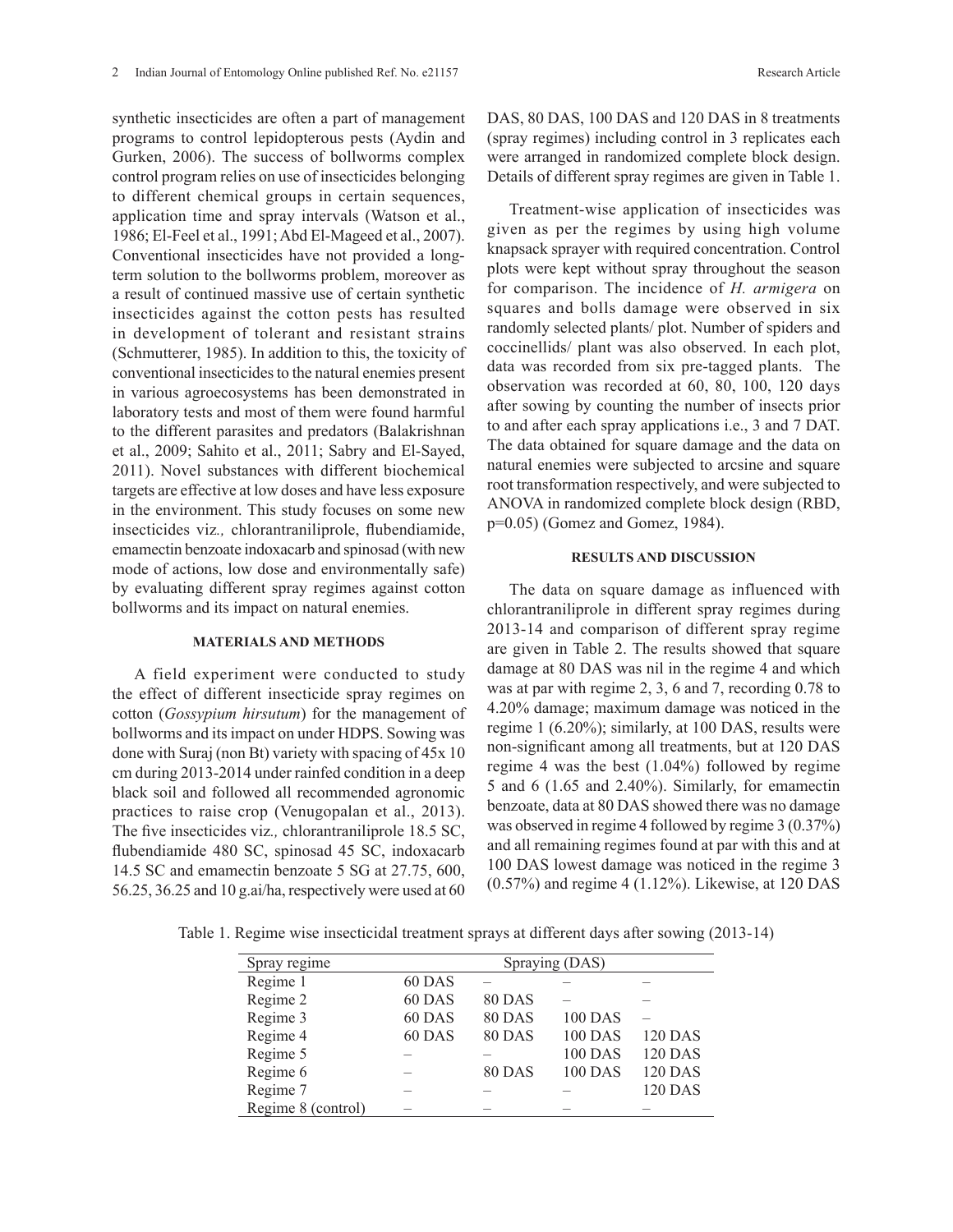|                                                             |         |                    |                     |                   |                                                                                                                                                                                                                                                                                                                                                 |                                                                                                                                                                                                                                                                                                                                         |                                                                                                                                                                                                                                                                                                               | Square damage $(%)$                                                                                                                                                                                         |                                                                                                                                                                                                                                                                                                                                   |                                                                                                                                                                                                                                                                                                                       |                                                                                                                                                                                                                                                                                                         |       |                                                                                                                                                                                                                                |                                                                                                                                                                                                                                                                            |                                                                                                                                                                                                                                                                                                                                   |
|-------------------------------------------------------------|---------|--------------------|---------------------|-------------------|-------------------------------------------------------------------------------------------------------------------------------------------------------------------------------------------------------------------------------------------------------------------------------------------------------------------------------------------------|-----------------------------------------------------------------------------------------------------------------------------------------------------------------------------------------------------------------------------------------------------------------------------------------------------------------------------------------|---------------------------------------------------------------------------------------------------------------------------------------------------------------------------------------------------------------------------------------------------------------------------------------------------------------|-------------------------------------------------------------------------------------------------------------------------------------------------------------------------------------------------------------|-----------------------------------------------------------------------------------------------------------------------------------------------------------------------------------------------------------------------------------------------------------------------------------------------------------------------------------|-----------------------------------------------------------------------------------------------------------------------------------------------------------------------------------------------------------------------------------------------------------------------------------------------------------------------|---------------------------------------------------------------------------------------------------------------------------------------------------------------------------------------------------------------------------------------------------------------------------------------------------------|-------|--------------------------------------------------------------------------------------------------------------------------------------------------------------------------------------------------------------------------------|----------------------------------------------------------------------------------------------------------------------------------------------------------------------------------------------------------------------------------------------------------------------------|-----------------------------------------------------------------------------------------------------------------------------------------------------------------------------------------------------------------------------------------------------------------------------------------------------------------------------------|
| Treatment                                                   |         | Clorantraniliprole |                     |                   | Emamectin benzoate                                                                                                                                                                                                                                                                                                                              |                                                                                                                                                                                                                                                                                                                                         |                                                                                                                                                                                                                                                                                                               | Flubendiamide                                                                                                                                                                                               |                                                                                                                                                                                                                                                                                                                                   |                                                                                                                                                                                                                                                                                                                       | Indoxacart                                                                                                                                                                                                                                                                                              |       |                                                                                                                                                                                                                                | Spinosa                                                                                                                                                                                                                                                                    |                                                                                                                                                                                                                                                                                                                                   |
|                                                             | 80DAS   | 100DAS             | 120DAS              | 80DAS             | LOODAS                                                                                                                                                                                                                                                                                                                                          | 120DA                                                                                                                                                                                                                                                                                                                                   | <b>SODAS</b>                                                                                                                                                                                                                                                                                                  | 100DAS                                                                                                                                                                                                      | 120DA                                                                                                                                                                                                                                                                                                                             | 80DAS                                                                                                                                                                                                                                                                                                                 | .00DAS                                                                                                                                                                                                                                                                                                  | 120DA | <b>SODAS</b>                                                                                                                                                                                                                   | 100DAS                                                                                                                                                                                                                                                                     | 120DAS                                                                                                                                                                                                                                                                                                                            |
|                                                             | 6.20    | 31.18              | 6.30                | 3.7               |                                                                                                                                                                                                                                                                                                                                                 |                                                                                                                                                                                                                                                                                                                                         |                                                                                                                                                                                                                                                                                                               |                                                                                                                                                                                                             |                                                                                                                                                                                                                                                                                                                                   |                                                                                                                                                                                                                                                                                                                       |                                                                                                                                                                                                                                                                                                         |       |                                                                                                                                                                                                                                |                                                                                                                                                                                                                                                                            |                                                                                                                                                                                                                                                                                                                                   |
| Regime                                                      | (14.25) | (30.17)            | (14.46)             | 11.06)            | $\begin{array}{l} 7.11 \\ 1.11 \\ -1.12 \\ -1.13 \\ -1.14 \\ -1.15 \\ -1.16 \\ -1.17 \\ -1.17 \\ -1.17 \\ -1.17 \\ -1.17 \\ -1.17 \\ -1.17 \\ -1.17 \\ -1.17 \\ -1.17 \\ -1.17 \\ -1.17 \\ -1.17 \\ -1.17 \\ -1.17 \\ -1.17 \\ -1.17 \\ -1.17 \\ -1.17 \\ -1.17 \\ -1.17 \\ -1.17 \\ -1.17 \\ -1.17 \\ -1.17 \\ -1.17 \\ -1.17 \\ -1.17 \\ -1.$ | $\begin{array}{c} 3.4, \\ (8.57) \\ (8.57) \\ (9.57) \\ (9.58) \\ (9.59) \\ (9.50) \\ (9.51) \\ (9.51) \\ (9.51) \\ (9.52) \\ (9.53) \\ (9.54) \\ (9.54) \\ (9.55) \\ (9.55) \\ (9.56) \\ (1,3) \\ (1,3) \\ (1,3) \\ (1,3) \\ (1,3) \\ (1,3) \\ (1,3) \\ (1,3) \\ (1,3) \\ (1,3) \\ (1,3) \\ (1,3) \\ (1,3) \\ (1,3) \\ (1,3) \\ (1,3)$ | $\begin{array}{c} 3.84 \\ 11.15 \\ 14.19 \\ 6.51 \\ 7.11 \\ 8.11 \\ 9.11 \\ 1.00 \\ 1.00 \\ 1.00 \\ 1.00 \\ 1.00 \\ 1.00 \\ 1.00 \\ 1.00 \\ 1.00 \\ 1.00 \\ 1.00 \\ 1.00 \\ 1.00 \\ 1.00 \\ 1.00 \\ 1.00 \\ 1.00 \\ 1.00 \\ 1.00 \\ 1.00 \\ 1.00 \\ 1.00 \\ 1.00 \\ 1.00 \\ 1.00 \\ 1.00 \\ 1.00 \\ 1.00 \\ $ | $(3, 3, 3, 3, 5)$<br>$(3, 3, 3, 3, 5)$<br>$(3, 3, 3, 3, 5)$<br>$(3, 3, 3, 5)$<br>$(3, 3, 3, 5)$<br>$(3, 3, 3, 5)$<br>$(3, 3, 3, 5)$<br>$(3, 3, 3, 5)$<br>$(3, 3, 3, 5)$<br>$(3, 3, 3, 5)$<br>$(3, 3, 3, 5)$ | $\begin{array}{c} 2.19 \\ (6.89) \\ (10.13) \\ (12.4) \\ (12.4) \\ (12.4) \\ (12.5) \\ (12.5) \\ (12.6) \\ (12.7) \\ (12.7) \\ (12.7) \\ (12.7) \\ (12.7) \\ (12.7) \\ (12.7) \\ (12.7) \\ (12.7) \\ (12.7) \\ (12.7) \\ (12.7) \\ (12.7) \\ (12.7) \\ (12.7) \\ (12.7) \\ (12.7) \\ (12.7) \\ (12.7) \\ (12.7) \\ (12.7) \\ (12$ | $\begin{array}{r} 7.03 \\ (15.07) \\ (15.08) \\ (15.09) \\ (15.01) \\ (15.01) \\ (15.02) \\ (15.03) \\ (15.03) \\ (15.03) \\ (15.03) \\ (15.03) \\ (15.03) \\ (15.03) \\ (15.03) \\ (15.03) \\ (15.03) \\ (15.03) \\ (15.03) \\ (15.03) \\ (15.03) \\ (15.03) \\ (15.03) \\ (15.03) \\ (15.03) \\ (15.03) \\ (15.03)$ | $\begin{array}{c} 14.38 \\ 21.77 \\ 8.68 \\ 23.31 \\ 14.27 \\ 14.27 \\ 14.27 \\ 14.27 \\ 14.27 \\ 14.27 \\ 14.27 \\ 14.27 \\ 14.27 \\ 14.27 \\ 14.27 \\ 14.27 \\ 14.27 \\ 24.38 \\ 8.89 \\ 8.89 \\ 8.89 \\ 8.89 \\ 8.89 \\ 8.89 \\ 8.89 \\ 8.89 \\ 8.89 \\ 8.89 \\ 8.89 \\ 8.89 \\ 8.89 \\ 8.89 \\ 8.8$ |       | $5.56$ $(10.85)$ $(10.85)$ $(10.85)$ $(10.85)$ $(10.85)$ $(10.85)$ $(10.85)$ $(10.85)$ $(10.85)$ $(10.85)$ $(10.85)$ $(10.85)$ $(10.85)$ $(10.85)$ $(10.85)$ $(10.85)$ $(10.85)$ $(10.85)$ $(10.85)$ $(10.85)$ $(10.85)$ $(10$ | $\begin{array}{c} 5.53\\ 13.47)\\ 0.00\\ 0.00\\ 0.01\\ 0.00\\ 0.01\\ 0.01\\ 0.01\\ 0.01\\ 0.01\\ 0.01\\ 0.01\\ 0.01\\ 0.01\\ 0.01\\ 0.01\\ 0.03\\ 0.03\\ 0.03\\ 0.03\\ 0.03\\ 0.03\\ 0.03\\ 0.03\\ 0.03\\ 0.03\\ 0.03\\ 0.03\\ 0.03\\ 0.03\\ 0.03\\ 0.03\\ 0.03\\ 0.03\\ $ | $\begin{array}{l} 2.78 \\ (5.59) \\ (8.31) \\ (8.32) \\ (1.11) \\ (1.12) \\ (1.13) \\ (1.14) \\ (1.15) \\ (1.15) \\ (1.16) \\ (1.17) \\ (1.18) \\ (1.19) \\ (1.10) \\ (1.11) \\ (1.10) \\ (1.11) \\ (1.10) \\ (1.11) \\ (1.10) \\ (1.11) \\ (1.11) \\ (1.12) \\ (1.13) \\ (1.14) \\ (1.15) \\ (1.11) \\ (1.12) \\ (1.13) \\ (1.1$ |
| $\mathbf{\sim}$<br>Regime                                   | 0.78    | 6.68               |                     | $\frac{115}{1}$   |                                                                                                                                                                                                                                                                                                                                                 |                                                                                                                                                                                                                                                                                                                                         |                                                                                                                                                                                                                                                                                                               |                                                                                                                                                                                                             |                                                                                                                                                                                                                                                                                                                                   |                                                                                                                                                                                                                                                                                                                       |                                                                                                                                                                                                                                                                                                         |       |                                                                                                                                                                                                                                |                                                                                                                                                                                                                                                                            |                                                                                                                                                                                                                                                                                                                                   |
|                                                             | (2.94)  | (14.91)            | (12.86)             | (4.99)            |                                                                                                                                                                                                                                                                                                                                                 |                                                                                                                                                                                                                                                                                                                                         |                                                                                                                                                                                                                                                                                                               |                                                                                                                                                                                                             |                                                                                                                                                                                                                                                                                                                                   |                                                                                                                                                                                                                                                                                                                       |                                                                                                                                                                                                                                                                                                         |       |                                                                                                                                                                                                                                |                                                                                                                                                                                                                                                                            |                                                                                                                                                                                                                                                                                                                                   |
| 3                                                           | 0.84    | 2.56               | 5.21                | 0.37              |                                                                                                                                                                                                                                                                                                                                                 |                                                                                                                                                                                                                                                                                                                                         |                                                                                                                                                                                                                                                                                                               |                                                                                                                                                                                                             |                                                                                                                                                                                                                                                                                                                                   |                                                                                                                                                                                                                                                                                                                       |                                                                                                                                                                                                                                                                                                         |       |                                                                                                                                                                                                                                |                                                                                                                                                                                                                                                                            |                                                                                                                                                                                                                                                                                                                                   |
| Regime                                                      | (4.30)  | (7.38)             | (13.10)             | (2.01)            |                                                                                                                                                                                                                                                                                                                                                 |                                                                                                                                                                                                                                                                                                                                         |                                                                                                                                                                                                                                                                                                               |                                                                                                                                                                                                             |                                                                                                                                                                                                                                                                                                                                   |                                                                                                                                                                                                                                                                                                                       |                                                                                                                                                                                                                                                                                                         |       |                                                                                                                                                                                                                                |                                                                                                                                                                                                                                                                            |                                                                                                                                                                                                                                                                                                                                   |
| 4                                                           | 0.00    | 5.18               | 1.04                | 0.0(              |                                                                                                                                                                                                                                                                                                                                                 |                                                                                                                                                                                                                                                                                                                                         |                                                                                                                                                                                                                                                                                                               |                                                                                                                                                                                                             |                                                                                                                                                                                                                                                                                                                                   |                                                                                                                                                                                                                                                                                                                       |                                                                                                                                                                                                                                                                                                         |       |                                                                                                                                                                                                                                |                                                                                                                                                                                                                                                                            |                                                                                                                                                                                                                                                                                                                                   |
| Regime                                                      | (0.00)  | (10.79)            | (3.39)              | (0.00)            |                                                                                                                                                                                                                                                                                                                                                 |                                                                                                                                                                                                                                                                                                                                         |                                                                                                                                                                                                                                                                                                               |                                                                                                                                                                                                             |                                                                                                                                                                                                                                                                                                                                   |                                                                                                                                                                                                                                                                                                                       |                                                                                                                                                                                                                                                                                                         |       |                                                                                                                                                                                                                                |                                                                                                                                                                                                                                                                            |                                                                                                                                                                                                                                                                                                                                   |
| n                                                           | 4.42    | 4.63               | 1.65                | 6.4               |                                                                                                                                                                                                                                                                                                                                                 |                                                                                                                                                                                                                                                                                                                                         |                                                                                                                                                                                                                                                                                                               |                                                                                                                                                                                                             |                                                                                                                                                                                                                                                                                                                                   |                                                                                                                                                                                                                                                                                                                       |                                                                                                                                                                                                                                                                                                         |       |                                                                                                                                                                                                                                |                                                                                                                                                                                                                                                                            |                                                                                                                                                                                                                                                                                                                                   |
| Regime                                                      | (11.91) | (12.04)            | (6.00)              | (13.72)           |                                                                                                                                                                                                                                                                                                                                                 |                                                                                                                                                                                                                                                                                                                                         |                                                                                                                                                                                                                                                                                                               |                                                                                                                                                                                                             |                                                                                                                                                                                                                                                                                                                                   |                                                                                                                                                                                                                                                                                                                       |                                                                                                                                                                                                                                                                                                         |       |                                                                                                                                                                                                                                |                                                                                                                                                                                                                                                                            |                                                                                                                                                                                                                                                                                                                                   |
|                                                             | 1.75    | 3.53               | 2.40                | 1.8               |                                                                                                                                                                                                                                                                                                                                                 |                                                                                                                                                                                                                                                                                                                                         |                                                                                                                                                                                                                                                                                                               |                                                                                                                                                                                                             |                                                                                                                                                                                                                                                                                                                                   |                                                                                                                                                                                                                                                                                                                       |                                                                                                                                                                                                                                                                                                         |       |                                                                                                                                                                                                                                |                                                                                                                                                                                                                                                                            |                                                                                                                                                                                                                                                                                                                                   |
| ∘<br>Regime                                                 | (6.07)  | (10.80)            | (7.26)              | (7.67)            |                                                                                                                                                                                                                                                                                                                                                 |                                                                                                                                                                                                                                                                                                                                         |                                                                                                                                                                                                                                                                                                               |                                                                                                                                                                                                             |                                                                                                                                                                                                                                                                                                                                   |                                                                                                                                                                                                                                                                                                                       |                                                                                                                                                                                                                                                                                                         |       |                                                                                                                                                                                                                                |                                                                                                                                                                                                                                                                            |                                                                                                                                                                                                                                                                                                                                   |
| Γ                                                           | 4.20    | 15.61              | 1.74                | 5.71              |                                                                                                                                                                                                                                                                                                                                                 |                                                                                                                                                                                                                                                                                                                                         |                                                                                                                                                                                                                                                                                                               |                                                                                                                                                                                                             |                                                                                                                                                                                                                                                                                                                                   |                                                                                                                                                                                                                                                                                                                       |                                                                                                                                                                                                                                                                                                         |       |                                                                                                                                                                                                                                |                                                                                                                                                                                                                                                                            |                                                                                                                                                                                                                                                                                                                                   |
| Regime                                                      | (11.82) | (22.81)            | (6.15)              | (13.08)           |                                                                                                                                                                                                                                                                                                                                                 |                                                                                                                                                                                                                                                                                                                                         |                                                                                                                                                                                                                                                                                                               |                                                                                                                                                                                                             |                                                                                                                                                                                                                                                                                                                                   |                                                                                                                                                                                                                                                                                                                       |                                                                                                                                                                                                                                                                                                         |       |                                                                                                                                                                                                                                |                                                                                                                                                                                                                                                                            |                                                                                                                                                                                                                                                                                                                                   |
| Untreated                                                   | 4.72    | 14.42              | 7.06                | 16.13             |                                                                                                                                                                                                                                                                                                                                                 |                                                                                                                                                                                                                                                                                                                                         |                                                                                                                                                                                                                                                                                                               |                                                                                                                                                                                                             |                                                                                                                                                                                                                                                                                                                                   |                                                                                                                                                                                                                                                                                                                       |                                                                                                                                                                                                                                                                                                         |       |                                                                                                                                                                                                                                |                                                                                                                                                                                                                                                                            |                                                                                                                                                                                                                                                                                                                                   |
|                                                             | (12.46) | (21.98)            | (15.14)             | (23.17)           |                                                                                                                                                                                                                                                                                                                                                 |                                                                                                                                                                                                                                                                                                                                         |                                                                                                                                                                                                                                                                                                               |                                                                                                                                                                                                             |                                                                                                                                                                                                                                                                                                                                   |                                                                                                                                                                                                                                                                                                                       |                                                                                                                                                                                                                                                                                                         |       |                                                                                                                                                                                                                                |                                                                                                                                                                                                                                                                            |                                                                                                                                                                                                                                                                                                                                   |
| SEm                                                         | 1.87    | 7.29               | 2.73                | $\frac{2.3}{7.0}$ |                                                                                                                                                                                                                                                                                                                                                 |                                                                                                                                                                                                                                                                                                                                         |                                                                                                                                                                                                                                                                                                               |                                                                                                                                                                                                             |                                                                                                                                                                                                                                                                                                                                   |                                                                                                                                                                                                                                                                                                                       |                                                                                                                                                                                                                                                                                                         |       |                                                                                                                                                                                                                                |                                                                                                                                                                                                                                                                            |                                                                                                                                                                                                                                                                                                                                   |
| $CD (p = 0.05)$                                             | 5.68    | SN                 | 8.27                |                   |                                                                                                                                                                                                                                                                                                                                                 |                                                                                                                                                                                                                                                                                                                                         |                                                                                                                                                                                                                                                                                                               |                                                                                                                                                                                                             |                                                                                                                                                                                                                                                                                                                                   |                                                                                                                                                                                                                                                                                                                       |                                                                                                                                                                                                                                                                                                         |       |                                                                                                                                                                                                                                |                                                                                                                                                                                                                                                                            |                                                                                                                                                                                                                                                                                                                                   |
| Treatment                                                   |         |                    |                     |                   |                                                                                                                                                                                                                                                                                                                                                 |                                                                                                                                                                                                                                                                                                                                         |                                                                                                                                                                                                                                                                                                               | Seed cotton yield $(kg/ha)$                                                                                                                                                                                 |                                                                                                                                                                                                                                                                                                                                   |                                                                                                                                                                                                                                                                                                                       |                                                                                                                                                                                                                                                                                                         |       |                                                                                                                                                                                                                                |                                                                                                                                                                                                                                                                            |                                                                                                                                                                                                                                                                                                                                   |
|                                                             |         |                    | Chlorantraniliprole |                   |                                                                                                                                                                                                                                                                                                                                                 | Emamectin benzoate                                                                                                                                                                                                                                                                                                                      |                                                                                                                                                                                                                                                                                                               |                                                                                                                                                                                                             | Flubendiamide                                                                                                                                                                                                                                                                                                                     |                                                                                                                                                                                                                                                                                                                       | Indoxacarb                                                                                                                                                                                                                                                                                              |       |                                                                                                                                                                                                                                | Spinosad                                                                                                                                                                                                                                                                   |                                                                                                                                                                                                                                                                                                                                   |
| Regime 1                                                    |         |                    | 1324                |                   |                                                                                                                                                                                                                                                                                                                                                 |                                                                                                                                                                                                                                                                                                                                         |                                                                                                                                                                                                                                                                                                               |                                                                                                                                                                                                             | 1859                                                                                                                                                                                                                                                                                                                              |                                                                                                                                                                                                                                                                                                                       | 1513                                                                                                                                                                                                                                                                                                    |       |                                                                                                                                                                                                                                | 1708                                                                                                                                                                                                                                                                       |                                                                                                                                                                                                                                                                                                                                   |
| Regime 2                                                    |         |                    | 1715                |                   |                                                                                                                                                                                                                                                                                                                                                 |                                                                                                                                                                                                                                                                                                                                         |                                                                                                                                                                                                                                                                                                               |                                                                                                                                                                                                             |                                                                                                                                                                                                                                                                                                                                   |                                                                                                                                                                                                                                                                                                                       |                                                                                                                                                                                                                                                                                                         |       |                                                                                                                                                                                                                                |                                                                                                                                                                                                                                                                            |                                                                                                                                                                                                                                                                                                                                   |
| Regime 3                                                    |         |                    | 1828                |                   |                                                                                                                                                                                                                                                                                                                                                 |                                                                                                                                                                                                                                                                                                                                         |                                                                                                                                                                                                                                                                                                               |                                                                                                                                                                                                             |                                                                                                                                                                                                                                                                                                                                   |                                                                                                                                                                                                                                                                                                                       |                                                                                                                                                                                                                                                                                                         |       |                                                                                                                                                                                                                                |                                                                                                                                                                                                                                                                            |                                                                                                                                                                                                                                                                                                                                   |
| Regime 4                                                    |         |                    | 1973                |                   |                                                                                                                                                                                                                                                                                                                                                 |                                                                                                                                                                                                                                                                                                                                         |                                                                                                                                                                                                                                                                                                               |                                                                                                                                                                                                             |                                                                                                                                                                                                                                                                                                                                   |                                                                                                                                                                                                                                                                                                                       |                                                                                                                                                                                                                                                                                                         |       |                                                                                                                                                                                                                                |                                                                                                                                                                                                                                                                            |                                                                                                                                                                                                                                                                                                                                   |
| Regime 5                                                    |         |                    | 1754                |                   |                                                                                                                                                                                                                                                                                                                                                 | 1590<br>1977<br>2054<br>1824<br>132                                                                                                                                                                                                                                                                                                     |                                                                                                                                                                                                                                                                                                               |                                                                                                                                                                                                             |                                                                                                                                                                                                                                                                                                                                   |                                                                                                                                                                                                                                                                                                                       | 2021<br>2235<br>1832<br>1877<br>2156                                                                                                                                                                                                                                                                    |       |                                                                                                                                                                                                                                |                                                                                                                                                                                                                                                                            |                                                                                                                                                                                                                                                                                                                                   |
| Regime 6                                                    |         |                    | 1893                |                   |                                                                                                                                                                                                                                                                                                                                                 |                                                                                                                                                                                                                                                                                                                                         |                                                                                                                                                                                                                                                                                                               |                                                                                                                                                                                                             | 1974<br>2018<br>2159<br>2061<br>1870                                                                                                                                                                                                                                                                                              |                                                                                                                                                                                                                                                                                                                       |                                                                                                                                                                                                                                                                                                         |       |                                                                                                                                                                                                                                |                                                                                                                                                                                                                                                                            |                                                                                                                                                                                                                                                                                                                                   |
| Regime 7                                                    |         |                    | 1403                |                   |                                                                                                                                                                                                                                                                                                                                                 | 1374                                                                                                                                                                                                                                                                                                                                    |                                                                                                                                                                                                                                                                                                               |                                                                                                                                                                                                             |                                                                                                                                                                                                                                                                                                                                   |                                                                                                                                                                                                                                                                                                                       | 1457                                                                                                                                                                                                                                                                                                    |       |                                                                                                                                                                                                                                |                                                                                                                                                                                                                                                                            |                                                                                                                                                                                                                                                                                                                                   |
| Regime 8 (Control)                                          |         |                    | 1348                |                   |                                                                                                                                                                                                                                                                                                                                                 | $\frac{1262}{1.83}$                                                                                                                                                                                                                                                                                                                     |                                                                                                                                                                                                                                                                                                               |                                                                                                                                                                                                             | 1626<br>1517<br>2.32                                                                                                                                                                                                                                                                                                              |                                                                                                                                                                                                                                                                                                                       | 1332<br>2.34                                                                                                                                                                                                                                                                                            |       |                                                                                                                                                                                                                                | 2036<br>1952<br>11627<br>1166<br>1182<br>1182<br>1182                                                                                                                                                                                                                      |                                                                                                                                                                                                                                                                                                                                   |
| SEm                                                         |         |                    | 1.87                |                   |                                                                                                                                                                                                                                                                                                                                                 |                                                                                                                                                                                                                                                                                                                                         |                                                                                                                                                                                                                                                                                                               |                                                                                                                                                                                                             |                                                                                                                                                                                                                                                                                                                                   |                                                                                                                                                                                                                                                                                                                       |                                                                                                                                                                                                                                                                                                         |       |                                                                                                                                                                                                                                |                                                                                                                                                                                                                                                                            |                                                                                                                                                                                                                                                                                                                                   |
| $CD (p = 0.05)$                                             |         |                    | SN                  |                   |                                                                                                                                                                                                                                                                                                                                                 |                                                                                                                                                                                                                                                                                                                                         |                                                                                                                                                                                                                                                                                                               |                                                                                                                                                                                                             | $\frac{S}{S}$                                                                                                                                                                                                                                                                                                                     |                                                                                                                                                                                                                                                                                                                       | $_{\rm ss}$                                                                                                                                                                                                                                                                                             |       |                                                                                                                                                                                                                                | $_{\rm ss}$                                                                                                                                                                                                                                                                |                                                                                                                                                                                                                                                                                                                                   |
| Figures in parentheses are arcsine transformed values; NS = |         |                    |                     |                   | Non-significant                                                                                                                                                                                                                                                                                                                                 |                                                                                                                                                                                                                                                                                                                                         |                                                                                                                                                                                                                                                                                                               |                                                                                                                                                                                                             |                                                                                                                                                                                                                                                                                                                                   |                                                                                                                                                                                                                                                                                                                       |                                                                                                                                                                                                                                                                                                         |       |                                                                                                                                                                                                                                |                                                                                                                                                                                                                                                                            |                                                                                                                                                                                                                                                                                                                                   |

Table 2. Effect of insecticides spray regimes on bollworms and yield of cotton under HDPS (2013-14) Table 2. Effect of insecticides spray regimes on bollworms and yield of cotton under HDPS (2013-14)

Insecticide spray regimes to manage *Helicoverpa armigera* (Hubner) 3 V Chinna Babu Naik et al.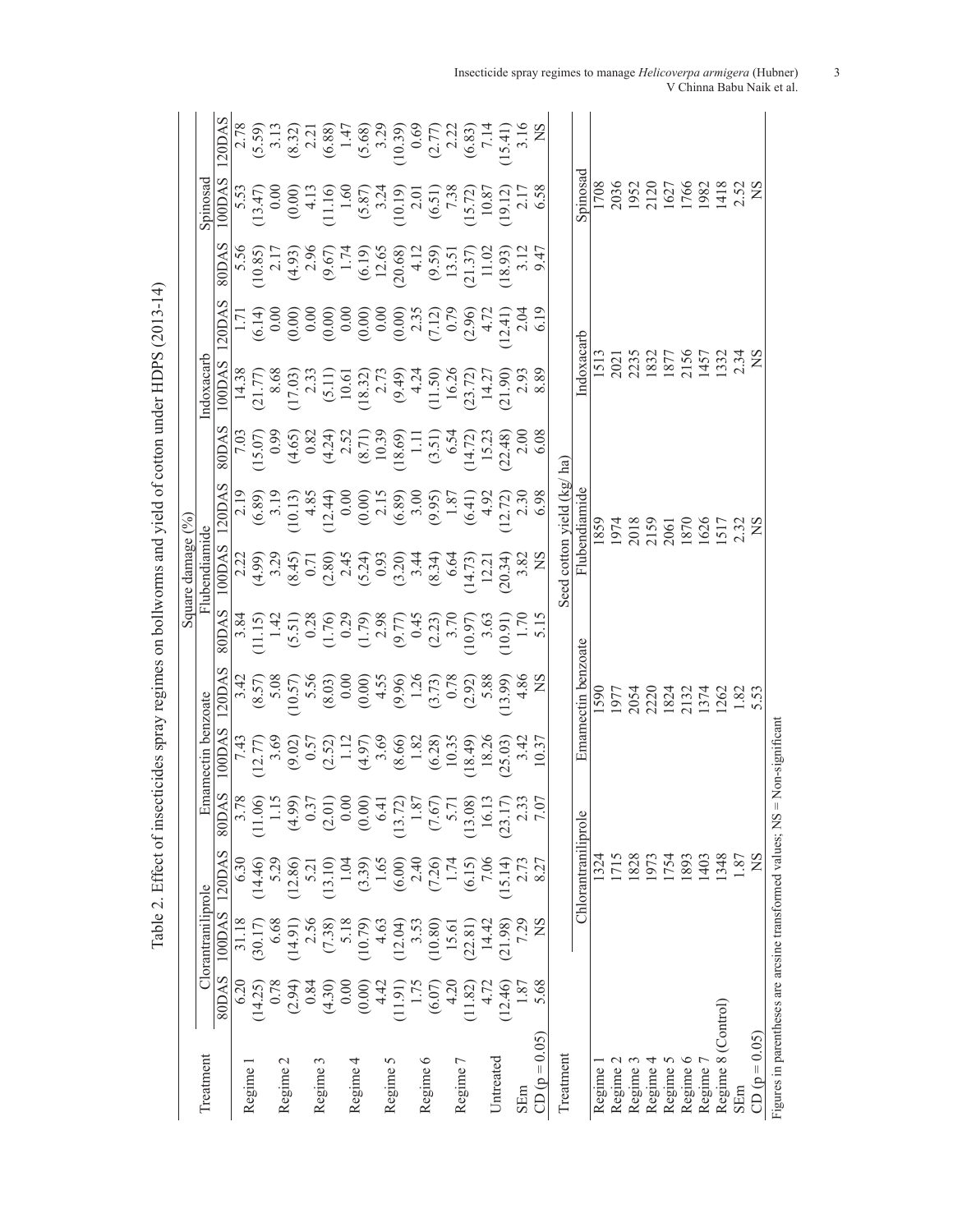non-significant results were observed among all regimes. However, no damage was observed in regime 4. The plots sprayed with flubendiamide showed that regime 3 (0.28%) was found superior at 80 DAS, followed by regime 4. Similarly, at 100 DAS non-significant results were observed, while at 120 DAS the damage was nil in regime 4. About indoxacarb, the results revealed less damage in spray regimes 2 and 3 (0.99 and 0.82%); at respectively (Table 2).  $100$  DAS, the significantly superior ones were regime 3  $\frac{100 \text{ pA}}{2}$  The holl damage was found negligible and l and 5 (2.33 and 2.73%, respectively); maximum damage was in regime  $7(16.26\%)$ ; and the damage was nil in economic threshold level in all treatments exc  $\frac{100 \text{ B}18}{2100 \text{ B}}$ , the significantly superfor ones were regimes  $\frac{100 \text{ B}}{2100 \text{ B}}$  The boll damage was found negligible and below

regimes 2, 3, 4 and 5 at 120 DAS. Spinosad treated plots exhibited a minimum damage in regime 4 and 2 (1.74 and 2.17%) and these were at par with regime 1, 3 and 6; there was no damage was noticed in the regime 2 and it was followed by regime 4 (1.60%) at 100 DAS; at 120 DAS the results were found non-significant; spray regime 6 and 4 were found superior (0.69 and 1.47%, respectively (Table 2).

economic threshold level in all treatments except in



Fig. 1. Impact of different insecticides spray regimes on spider population on cotton under HDPS (2013-14)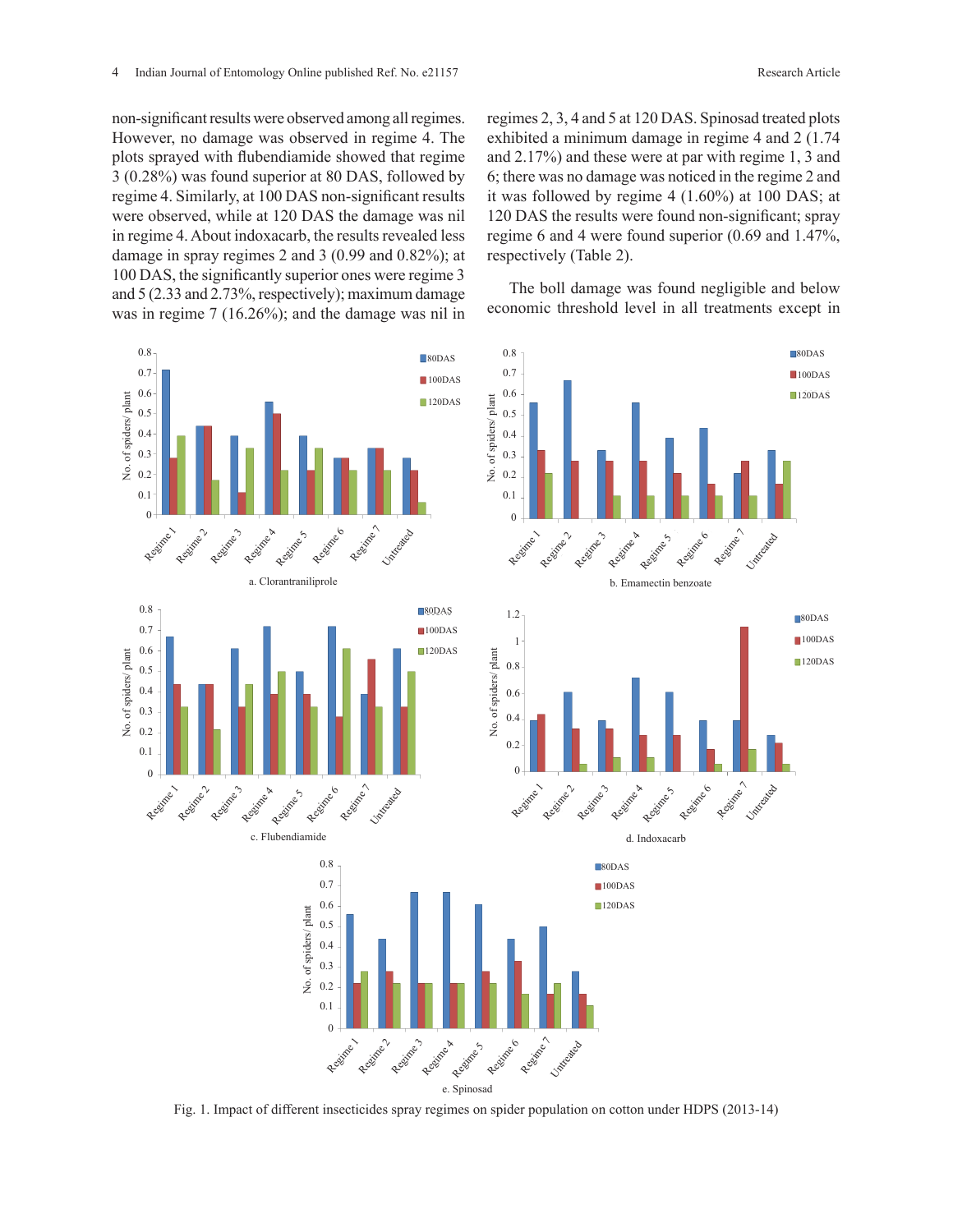Insecticide spray regimes to manage *Helicoverpa armigera* (Hubner) 5<br>V Chinna Babu Naik et al V Chinna Babu Naik et al.



Fig. 2. Impact of different insecticides spray regimes on coccinellid population on cotton under HDPS (2013-14)

untreated plots; this might be attributed to effective control of pest in square and flowering stage itself; and control plot was showing damage above ETL, indicating that insecticides were effective against bollworm on cotton under HDPS. The counts on spiders and coccinellids during 2013-14 in different spray regimes presented in (Fig. 1, 2) reveal the variations in their occurrence was non-significant among spray regimes including control; all the insecticidal treatments were observed equally safe; however, spray regime 1 (spray at 60 days after sowing) and 2 (spray at 60 and 80 days after sowing) recorded maximum counts. The data on seed cotton yield from insecticide spray regimes during 2013-14 given in Table 3 reveal that differences are statistically non-significant; however, regime 4 led to maximum (1973 kg/ ha); in case of emamectin benzoate it was 2220 kg/ ha.

The present study was carried out to evaluate spray regime windows to find the most effective spray window against bollworms and to find spray interval that pose minimal impact on natural enemies.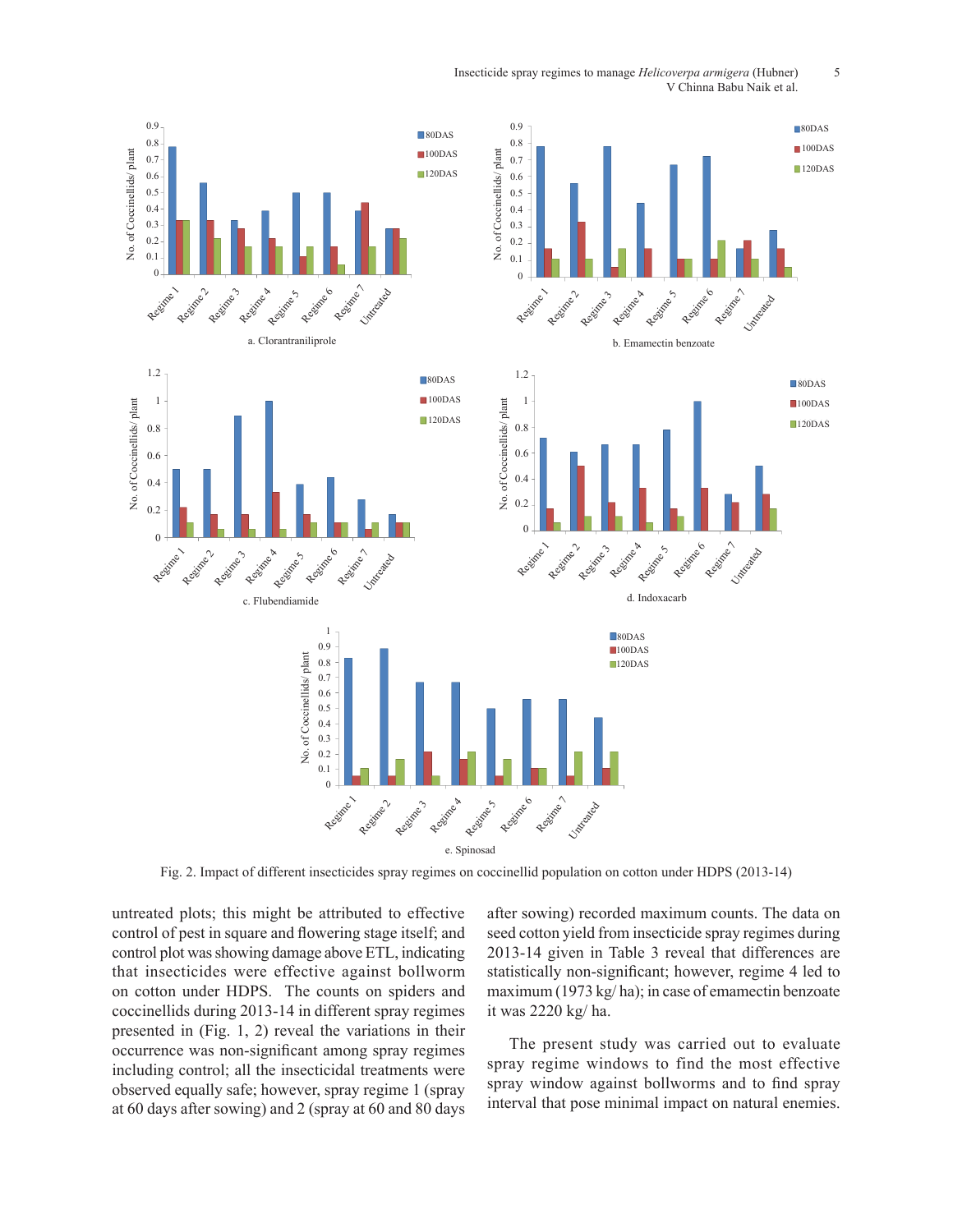Insecticide resistance rendered insecticides ineffective, thus increasing the need for repeated applications, wastage of resources and consequent environmental pollution (Kranthi, 2007). Resistance of key insect pests to insecticides continues to be a significant problem (Cook et al.*,* 2005; Dhingra et al., 1988; McCaffery et al., 1989; Armes et al., 1992 & 1994; Kranthi et al., 2001). In India, the first case of control failure after spraying synthetic pyrethroids from suspected insecticide resistance in *H. armigera* (Hubner) was from Guntur in Andhra Pradesh (Reddy, 1990). The success of bollworm control programs relies mainly on the spraying those insecticides belonging to novel modes of action in a particular time interval. Chemicals such as spinosad, indoxacarb, emamectin benzoate, novaluron and lufenuron ensured effective control and less toxic to beneficial insects (Kranthi, 2007). The most probable reason for increased use of new chemistry insecticides is resistance (Razaq, 2006). There is a need to develop alternative insecticides/ techniques, allowing rational use of pesticides (Barrania et al., 2016). Sharah and Ali (2008) concluded that it is very important to determine which of the available insecticides are most effective and economical at particular stage of crop phenology, doses and intervals should the spray be done to achieve the best result. Spray regimes 2 and 3 was effective in taking care of bollworms in the initial stage itself by minimising square damage in early growth stages. Earlier reports of (Donnelly and Adeyemi, 1966; Akinlosotu, 1969; Fadare, 1984) clearly revealed that early chemical intervention reduced the damage levels of flowers.

In the present study, flubendiamide, emamectin benzoate and spinosad were found relatively superior. Flubendiamide  $60$  g a.i. ha<sup>-1</sup> showed marked reduction in the larvae and damage (Thilagam et al., 2010); Tomar et al., 2005) also obtained similar results with square damage caused by bollworms. Saleh et al. (2013) observed that emamectin benzoate achieved high efficacy against pink and spotted bollworms; Gupta et al. (2005) and Sontakke et al. (2007) found this as the most potent. Johnson et al. (1997) and Dandale et al. (2000) observed that spinosad was quite effective. Ghure et al. (2008) observed that indoxacarb and spinosad were effective. The present results agree with those of Johnson et al. (2000), Haidar et al. (2002); Omar et al. (2005), Ghure et al. (2008) and Gosalwad et al. (2009). Chlorantraniliprole also proved equally effective under high density planting system in the present study and this is in accordance with Dhengre et al. (2017); Ma et al. (2000) reported that chlorantraniliprole was

found to be the most effective against *H. armigera* in cotton. These pesticides were effective against targeted arthropod pests but relatively non-harmful to natural enemies (De Clercq, 1995; Charleston, 2005).

Insecticides evaluated in present investigation not only effective for controlling bollworms but were relatively safe on spiders and coccinellids. Ruberson et al. (1998) and Lacey et al. (1997) assumed the compatibility of natural enemies with pesticides depends on a range of factors; Tohnishi et al. (2005) and Kubendran et al. (2006) found flubendiamide to be least toxic against beneficial arthropods. Chlorantraniliprole at doses ranging from 20- 50 g a.i./ ha was safe to natural enemies (Misra, 2011; Yang et al., 2012). These diamides are relatively safe to natural enemies (Brugger et al., 2010); spinosad was found to be harmless to *Coccinella septempunctata* grubs (Olszak and Sekrecka, 2008). Spray regime 1 (spray at 60 days after sowing) and 2 (spray at 60 and 80 days after sowing) recorded maximum counts of spiders and coccinellids. Interestingly, in all insecticidal spray regimes maximum natural enemy population was noticed 80 DAS. The insecticides, flubendiamide, emamectin benzoate, spinosad and chlorantraniliprole are thus superior as spray regimes against bollworms; in particular, spray regime 2 (spray at 60 and 80 DAS) was the best and can be recommended under HDPS system in cotton.

#### **ACKNOWLEDGEMENTS**

This study is based on work under the project, TMC MM 1.4. Evaluation of genotypes and agro techniques for high density planting system and surgical cotton varieties supported by Indian Council of Agricultural Research, Ministry of Agriculture and Farmer's Welfare, India. The authors also thank the Director, ICAR-Central Institute for Cotton Research, Nagpur for providing necessary facilities.

#### **REFERENCES**

- Akinlosotu T A. 1969. A note on the spiny bollworm, *Earias biplaga* Wlk. of Kenaf, Nigeria. Journal of Entomology 2: 1-3.
- Anonymous, 2017. Annual Report 2017-18. All India Coordinated Cotton Improvement Project, Coimbatore, Tamil Nadu, India.
- Armes N J, Banerjee S K, DeSouza K R, Jadhav D R, King A B S, Kranthi K R, Regupathy A, Suruluvelu T, Rao N V. 1994. Insecticide resistance in *Helicoverpa armigera* (Hubner) in India: Recent developments. Proceedings. Brighton crop protection conference -pests and diseases. pp. 437-442.
- Armes N J, Jadhav D R, Bond G S, King A B. 1992. Insecticide resistance in *Helicoverpa armigera* (Hubner) in South India. Pesticide Science 34(4): 355-364.

Aydin H, Gürkan M O. 2006. The efficacy of spinosad on different strains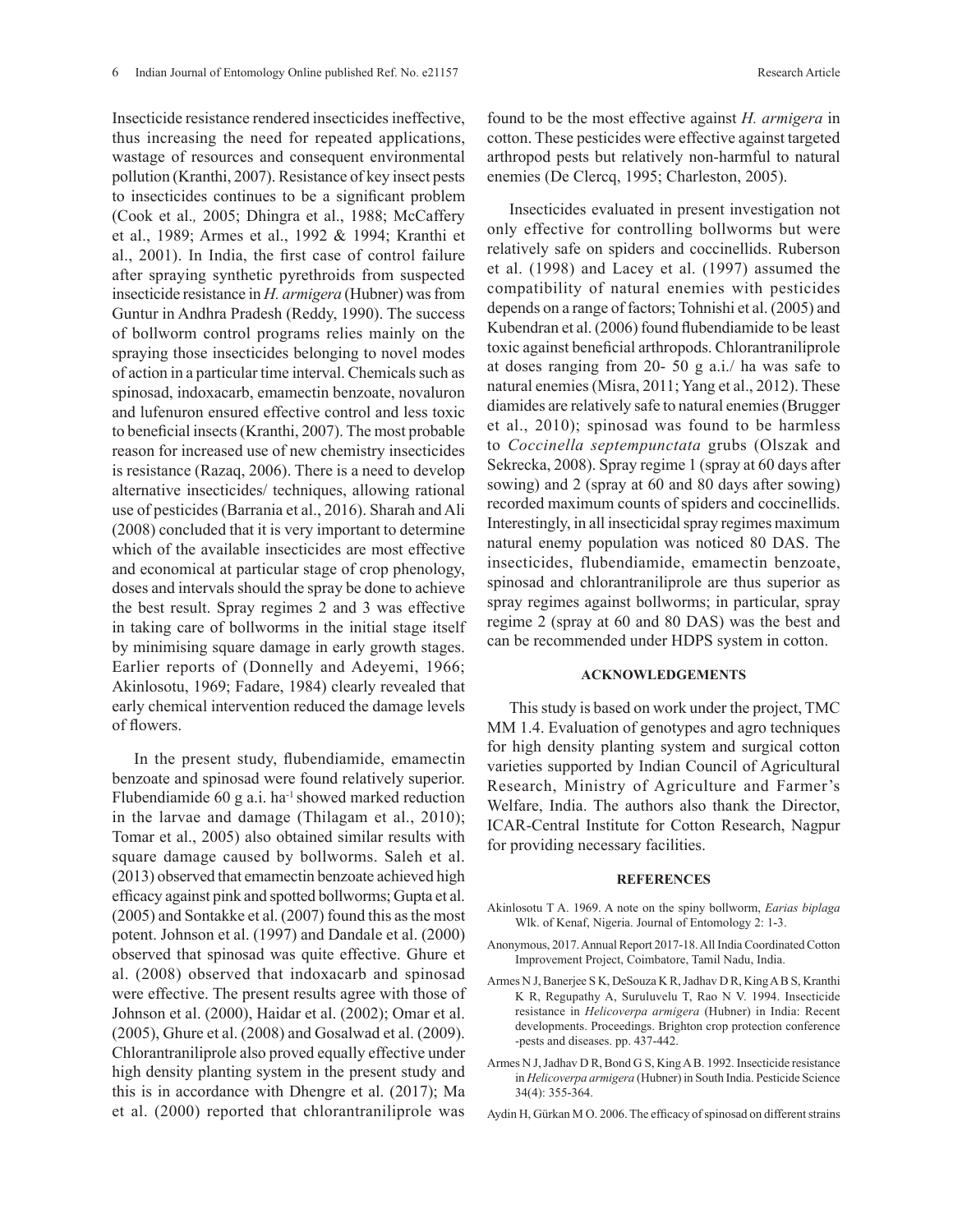of *Spodoptera littoralis* (Boisduval) (Lepidoptera: Noctuidae). Turkish Journal of Biology 30(1): 5-9.

- Balakrishnan N, Kumar B V, Sivasubramanian P. 2009. Bioefficacy of bifenthrin 10 EC against sucking insects, bollworms and natural enemies in cotton. Madras Agricultural Journal 96(1/6): 225-229.
- Brickle D S, Turnipseed S G, Sullivan M J, Dugger P, Richer D. 1999. The efficacy of insecticides and rats against cotton bollworm (Lepidoptera: Noctuidae) in Bt cotton. Proceedings. Conventional cotton conference, Florida, USA. pp. 934-936.
- Briggs R E, Patterson L L, Massey G D. 1967. Within and between-row spacing of cotton. Arizona Annual Report. University of Arizona Agricultural Extension Service, Arizona. pp. 6-7.
- Brugger K E, Cole P G, Newman I C, Parker N, Scholz B, Suvagia P, Walker G, Hammond T G. 2010. Selectivity of chlorantraniliprole to parasitoid wasps. Pest Management Science 66(10): 1075-1081.
- Charleston D S, Kfir R, Dicke M, Vet L E. 2005. Impact of botanical pesticides derived from *Melia azedarach* and *Azadirachta indica* on the biology of two parasitoid species of the diamondback moth. Biological Control 33(2): 131-142.
- Dandale H G, Rao N G V, Tikar S N, Nimbalkar S A. 2000. Efficacy of spinosad against cotton bollworms in comparison with some synthetic pyrethroids. Pestology 24(11): 6-10.
- De Clercq P, De Cock A, Tirry L, Viñuela E, Degheele D. 1995. Toxicity of diflubenzuron and pyriproxyfen to the predatory bug *Podisus maculiventris*. Entomologia Experimentalis et Applicata 74: 17-22.
- Deore J S, Borikar P S, Yadav G A, Dhumal M S. 2010. Efficacy of newer insecticides against bollworm complex in cotton. Pestology 34: 12-17.
- Dhengre N N, Kankale M D, Patil B V, Sontakke B K. 2017. Bio-efficacy of certain newer insecticides against cotton bollworm under high density planting system. Journal of Applied Zoological Ressearch 28(2): 190-196.
- Dhingra S, Phokela A, Mehrotra K N. 1988. Cypermethrin resistance in the populations of *Heliothis armigera* (Hubner). National Academy Science Letters, India 11(4): 123-125.
- Donnelly J, Adeyemi S A O. 1966. Entomology sectional report, Research Div, MANR, Western Nigeria, 63-64 seasons. pp. 35-44.
- El-Feel E A, Khidr A A, Kahla M A, Abbass M G. 1991. Effect of sequence, time intervals and early spray of different insecticides on pink bollworm, *Pectinophora gossypiella* (Sounders.) infestation and cotton yield. Egyptian Journal of Agricultural Research 69: 73-81.
- El-Mageed A A, Anwar E M, Elgohary L R A, Dahi H F. 2007. Evaluation of several programs of sequences pesticides application on cotton bollworms and some other sucking pests in cotton field. Journal of Entomology 4(2): 93-103.
- Fadare T A. 1984. Effect of timing of insecticide application to control kenaf insects. Nigeria Journal of Entomology 4: 43-49.
- Ghure S T, Kharbade S B, Patil S D. 2008. Bioefficacy of new pesticides against bollworm complex of cotton (*Gossypium* spp.). International Journal of Plant Protection 1(2): 106-109.
- Gosalwad S S, Kamble S K, Wadnerkar D W, Awaz K B. 2009. Efficacy of some newer insecticides for control of cotton bollworms. Journal of Cotton Research and Development 23(2): 282-285.
- Gupta G P, Raghuraman M, Birah A, Singh B. 2005. Field efficacy of newer insecticides against bollworms in cotton. Indian Journal of Entomology 67(1): 16.
- Haidar K, Iqtidar A, Nazir A, Aher G M, Amjad A. 2002. Comparative efficacy of new vs. old chemistry insecticides for the control

of *Helicoverpa armigera* (Hubner) on cotton crop. Pakistan Entomology 24: 121-124.

- Johnson D R, Lorenz G M, Hopkins J D, Page L M. 2000. Comparison of new insecticides for control of *Heliothine* species in cotton. Special reports-University of Arkansas Agricultural Experiment Station 198: 266-270.
- Johnson D R, Meyers H, Page B L M, Singer T L. 1997. Comparison of new insecticides for the control of the bollworm and tobacco budworm in Arkansas. Special reports-University of Arkansas Agricultural Experiment Station 183: 191-193.
- Korkor A A, Awad M Z F, Hamid A M, Abo-Salem M B. 1995. Screening of some insecticides against bollworms and whitefly attacking cotton plants. Computer Science- Research and Development 50: 141-157.
- Kranthi K R. 2007. Insecticide resistance management in cotton to enhance productivity. Model training course on cultivation of long staple cotton (ELS). Central Institute for Cotton Research Regional Station, Coimbatore, Tamil Nadu, India. pp. 15-22.
- Kranthi K R, Jadhav D, Wanjari R, Kranthi S, Russell D. 2001. Pyrethroid resistance and mechanisms of resistance in field strains of *Helicoverpa armigera* (Hubner) (Lepidoptera: Noctuidae). Journal of Economic Entomology 94(1): 253-263.
- Kubendran D, Chandrasekaran S, Kumar B V, Kuttalam S. 2006. Assessment of safety of flubendimide 480 SC to natural enemies. Pestology 32(12): 19-22.
- Kumar P, Karle A S, Singh D, Verma L. 2017. Effect of high density planting system (HDPS) and varieties on yield, economics and quality of desi cotton. International Journal of Current Microbiology and Applied Sciences 6(3): 233-238.
- Lacey L A, Mesquita A L, Mercadier G, Debire R, Kazmer D J, Leclant F. 1997. Acute and sublethal activity of the entomopathogenic fungus *Paecilomyces fumosoroseus* (Deuteromycotina: Hyphomycetes) on adult *Aphelinus asychis* (Hymenoptera: Aphelinidae). Environmental Entomology 26(6): 1452-1460.
- Ma D L, Gordh G, Zalucki M P. 2000. Toxicity of biorational insecticides to *Helicoverpa* spp. (Lepidoptera: Noctuidae) and predators in cotton field. International Journal of Pest Management 46(3): 237-240.
- McCaffery A R, King A B S, Walker A J, El‐Nayir H. 1989. Resistance to synthetic pyrethroids in the bollworm, *Heliothis armigera* (Hubner) from Andhra Pradesh, India. Pesticide Science 27(1): 65-76.
- Mehetre S S. 1992. Natural crossing in cotton (*Gossypium* Sp.): Its significance in maintaining varietal purity and production of hyrbid seed using male sterile lines. Journal of Cotton Research and Development 6: 2.
- Misra H P. 2011. Bio-efficacy of chlorantraniliprole against shoot and fruit borer of brinjal, *Leucinodes orbonalis* (Guenee). Journal of Insect Science 24(1): 60-64.
- Namdeo K N, Sharma J K, Choudhary S K, Mandloi C. 1991. Effect of planting dates and geometry on growth and yield of *Hirsutum* cotton under rainfed condition. Journal of Cotton Research and Development 5: 59-62.
- Olszak R W, Sekrecka M. 2008. Influence of some insecticides and acaricides on beneficial mites and on *Coccinella septempunctata* (Coleoptera: Coccinellidae) larvae. IOBC/ WPRS Bulletin 35: 101-108.
- Omar R E M, Desuky W M H, Darwish A A, Amer A E A. 2005. Evaluation of chinmix, spintor and biorepel against the cotton bollworms in the field. Annals of Agricultural Science, Moshtohor 43(4): 1981-1989.